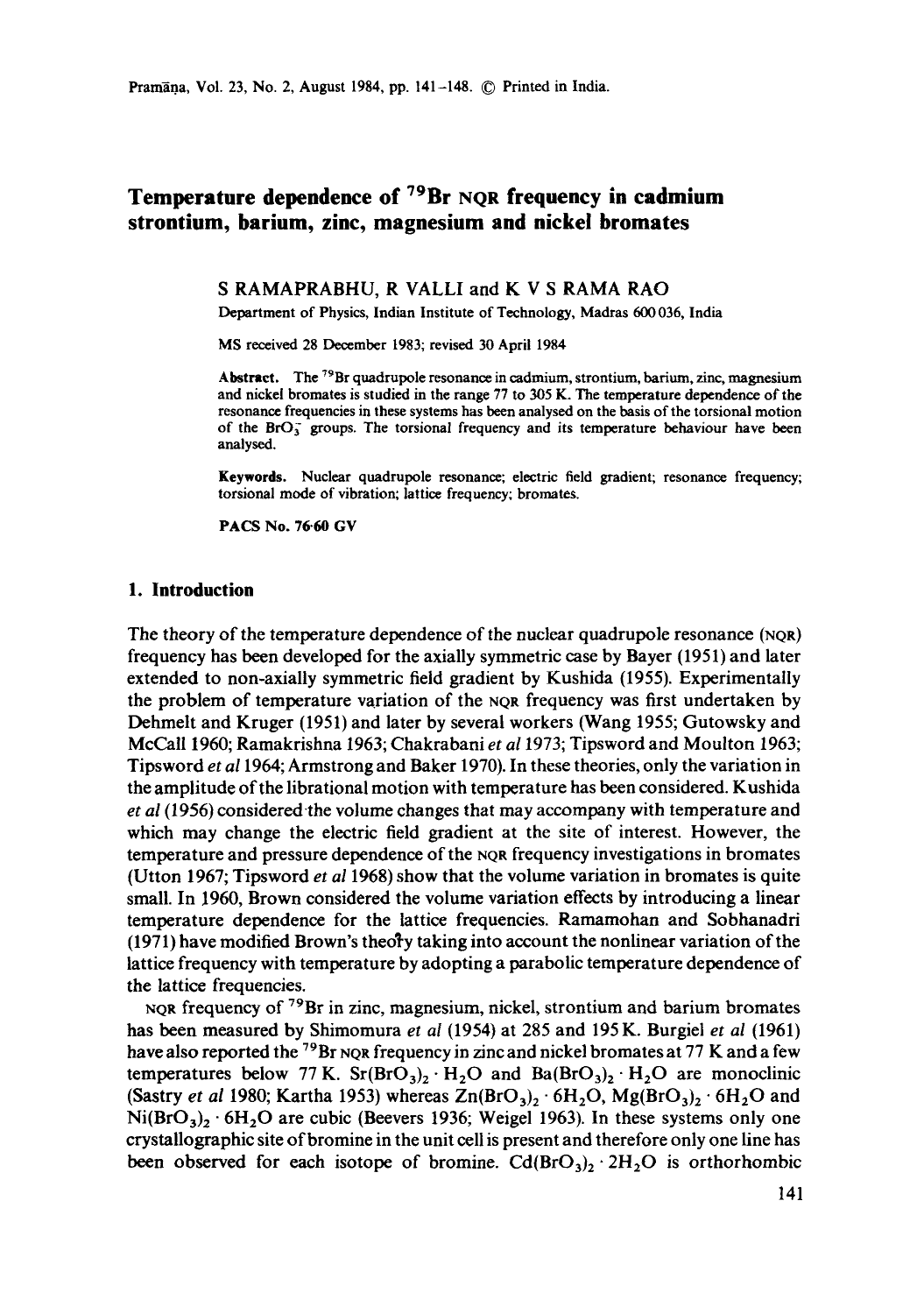(Satyanarayana Murty and Murty 1978) and the room temperature x-ray data reveal the presence of two crystallographically inequivalent sites. Two resonances have been observed due to the two chemically inequivalent Br sites. From the Zeeman experiments carried out on these resonances at room temperature (Valli and Rama Rao 1983) it has been found that the high frequency line at room temperature corresponds to the bromine atom referred to as  $Br(1)$  in the structure (Satyanarayana Murty 1980) whereas the other line corresponds to the Br(2) atom.

In the present work, the temperature variation of the  $^{79}Br$  NQR frequencies in  $Cd(BrO<sub>3</sub>)<sub>2</sub> · 2H<sub>2</sub>O$ ,  $Sr(BrO<sub>3</sub>)<sub>2</sub> · H<sub>2</sub>O$ ,  $Ba(BrO<sub>3</sub>)<sub>2</sub> · H<sub>2</sub>O$ ,  $Zn(BrO<sub>3</sub>)<sub>2</sub> · 6H<sub>2</sub>O$ ,  $Mg(BrO<sub>3</sub>)<sub>2</sub> · 6H<sub>2</sub>O$  and  $Ni(BrO<sub>3</sub>)<sub>2</sub> · 6H<sub>2</sub>O$  has been carried out from 77 to 305 K. The volume effects have been considered following the procedures of linear and parabolic temperature-dependent lattice frequencies. These studies were carried out to compare the motional averaging of the electric field gradient and to obtain information about the librational frequencies of the bromate group in these system.

## **2. Experimental**

A frequency-modulated, externally quenched super-regenerative oscillator (Schawlow 1954) has been employed to investigate the resonances. The resonance frequencies have been measured with an accuracy of  $\pm 10$  kHz using a Grunding frequency counter. The sample was cooled by nitrogen gas obtained by boiling liquid nitrogen. Copperconstantan thermocouple was used to measure the temperature with an accuracy of  $\pm$  1 K.

 $Ba(BrO<sub>3</sub>)<sub>2</sub> · H<sub>2</sub>O$  was prepared by the double decomposition of  $BaCl<sub>2</sub> · 2H<sub>2</sub>O$  and KBrO<sub>3</sub> (Sneed and Brasted 1958). The other bromates, except  $Sr(BrO<sub>3</sub>)<sub>2</sub> · H<sub>2</sub>O$ , were prepared by double decomposition of  $Ba(BrO<sub>3</sub>)<sub>2</sub> · H<sub>2</sub>O$  and the corresponding metal sulphate and later purified by recrystallization from water.  $Sr(BrO<sub>3</sub>)<sub>2</sub>·H<sub>2</sub>O$  was procured from Cerac, USA. Table 1 gives the  $^{79}$ Br and  $^{81}$ Br NQR frequencies in these systems measured at 77 and 305 K.

### **3. Theory of temperature variation of NQR frequencies**

 $c = -\frac{\sum_{i=1}^{n} A_i}{8K}$ 

Bayer (1951) considered an axially symmetric field gradient tensor, where a simple torsional mode of vibration about the principal field gradient axis is assumed to be responsible for the averaging of the field gradient. Kushida modified this to include a number of lattice modes in the general case of non-axially symmetric field gradient. The temperature dependence of the NQR frequency as given by Kushida (1955) is

$$
v_T = v_0 \left(1 + bT + c/T\right),\tag{1}
$$

where

$$
b = \frac{-3k}{2} \sum_{i=1}^{M} \frac{A_i}{\omega_i^2},
$$
 (2)

and

Here  $(A_i)^{-1}$  is the *i*th moment of inertia of the BrO<sub>3</sub> group,  $v_T$  is the NQR frequency at TK,  $v_0$  is the NQR frequency at 0 K and  $\omega_i$  is the ith frequency of vibration of the BrO $_3^-$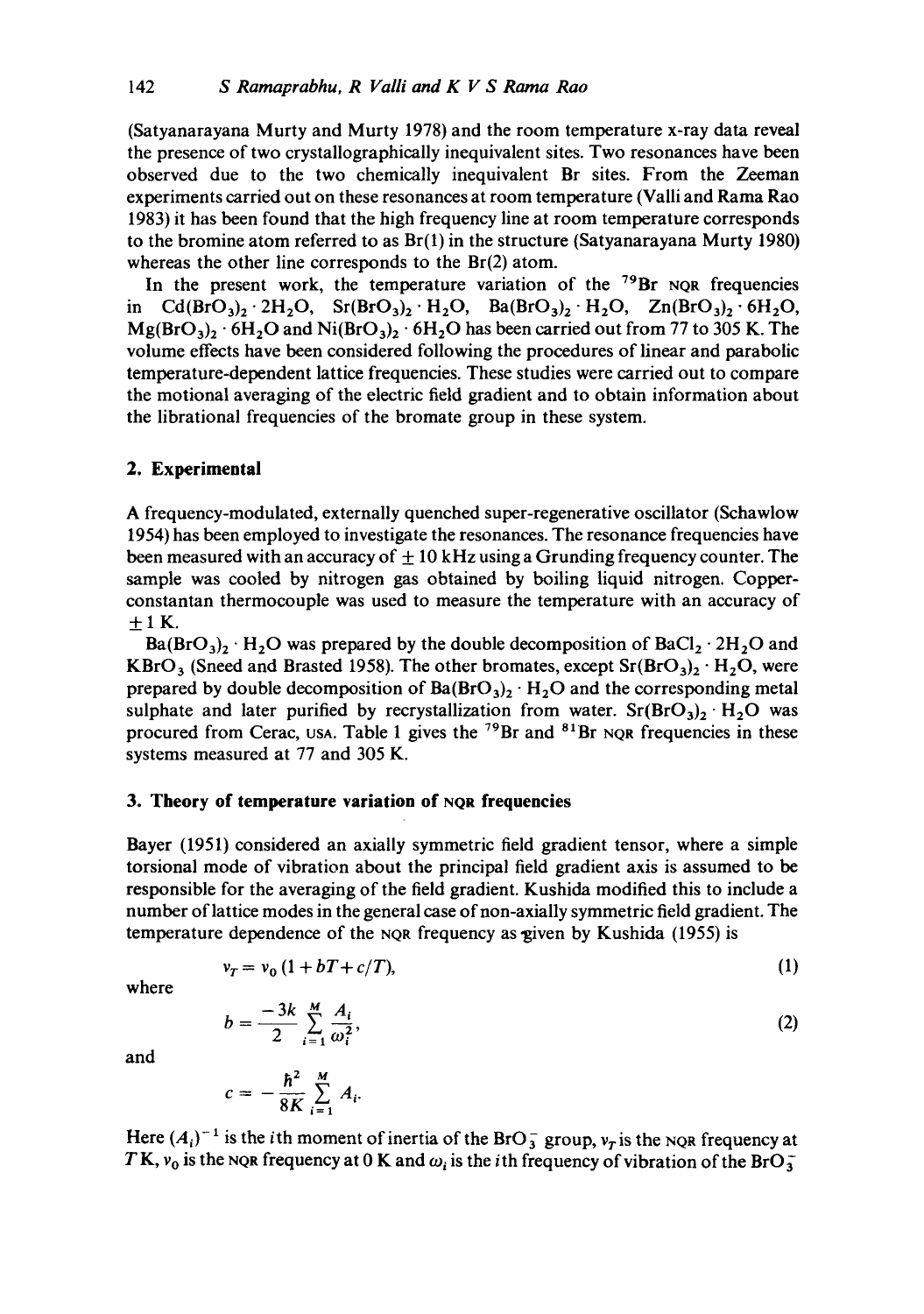|                                |             |                    | NOR frequency <sup>*</sup> (MHz) |            |  |
|--------------------------------|-------------|--------------------|----------------------------------|------------|--|
| System                         | <b>Site</b> | Temperature<br>(K) | 79Br                             | 81Rr       |  |
|                                | Br(1)       | 305                | $174-48$                         | 145.76     |  |
| $Cd(BrO3)2 · 2H2O$             |             | 77                 | 177.63                           | 148.39     |  |
|                                | Br(2)       | 305                | 174.37                           | 145.67     |  |
|                                |             | 77                 | 178.54                           | 149.16     |  |
| $Sr(BrO3)$ , $H2O$             |             | 305                | 175.04                           | 146.23     |  |
|                                |             | 77                 | $177 - 24$                       | 148.07     |  |
| $Ba(BrO3)$ , $H2O$             |             | 305                | 173.55                           | 144.99     |  |
|                                |             | 77                 | 176.21                           | 147.22     |  |
| $Zn(BrO3)2 · 6H2O$             |             | 305                | 176.88                           | $147 - 77$ |  |
|                                |             | 77                 | $181 - 24$                       | $151 - 41$ |  |
| $Mg(BrO3)$ , 6H <sub>2</sub> O |             | 305                | 176.15                           | 147.16     |  |
|                                |             | 77                 | 180.59                           | 150-87     |  |
| $Ni(BrO3)2 · 6H2O$             |             | 305                | 177.25                           | 148.09     |  |
|                                |             | 77                 | 181.25                           | $151-49$   |  |

**Table 1.** NQR frequencies of bromine in  $Cd(BrO<sub>3</sub>)<sub>2</sub> \cdot 2H<sub>2</sub>O$ ,  $Sr(BrO<sub>3</sub>)<sub>2</sub> · H<sub>2</sub>O$ ,  $Ba(BrO<sub>3</sub>)<sub>2</sub> · H<sub>2</sub>O$ ,  $Zn(BrO<sub>3</sub>)<sub>2</sub> · 6H<sub>2</sub>O$ ,  $Mg(BrO<sub>3</sub>)<sub>2</sub> · 6H<sub>2</sub>O$  and  $Ni(BrO<sub>3</sub>)<sub>2</sub> · 6H<sub>2</sub>O$ .

\* Accuracy of measurement  $\pm 10$  kHz.

group. The summation is carried out over the  $M$  modes which contribute significantly to the temperature dependence of NQR frequencies.

Following Brown (1960), the volume effects can be indirectly included by taking the temperature dependence of  $\omega_i$  explicitly as

$$
\omega_i = \omega_i^0 (1 - \alpha_i t), \tag{3}
$$

where t is the temperature measured from any origin and  $\omega_i^0$  is the lattice frequency at  $t = 0$ . Ramamohan and Sobhanadri (1971) assumed a parabolic equation of the form

$$
\omega_i = \omega_i^0 (1 - \alpha_i t - \beta_i t^2) \tag{4}
$$

for the variation of the NQR frequency with temperature. A series of differentiations of (1) coupled with (3) or (4) yields the  $b_0$  value, where  $b_0$  is the b value at  $t = 0$ , from which the lattice frequency at  $t = 0$  can be obtained if the moment of inertia is known. To find the derivatives, the experimental data are fitted to an equation of the form

$$
v_t = a_0 + a_1 t + a_2 t^2. \tag{5}
$$

By finding the value of the moment of inertia from the known geometry of the  $BrO<sub>3</sub>^$ group and determining the derivatives from the experimental data, the differentiations of (1) coupled with (3) or (4) can be solved to obtain  $b_0$ ,  $\alpha$  and  $\beta$ . Using (3) or (4), the lattice frequencies at different temperatures can be calculated.

# **4. Experimental results and analysis of data**

The variation in the NQR frequency of the  $^{79}$ Br resonance is shown in figure 1 for  $Cd(BrO<sub>3</sub>)<sub>2</sub> \cdot 2H<sub>2</sub>O$ ,  $Sr(BrO<sub>3</sub>)<sub>2</sub> \cdot H<sub>2</sub>O$  and  $Ba(BrO<sub>3</sub>)<sub>2</sub> \cdot H<sub>2</sub>O$  and in figure 2 for other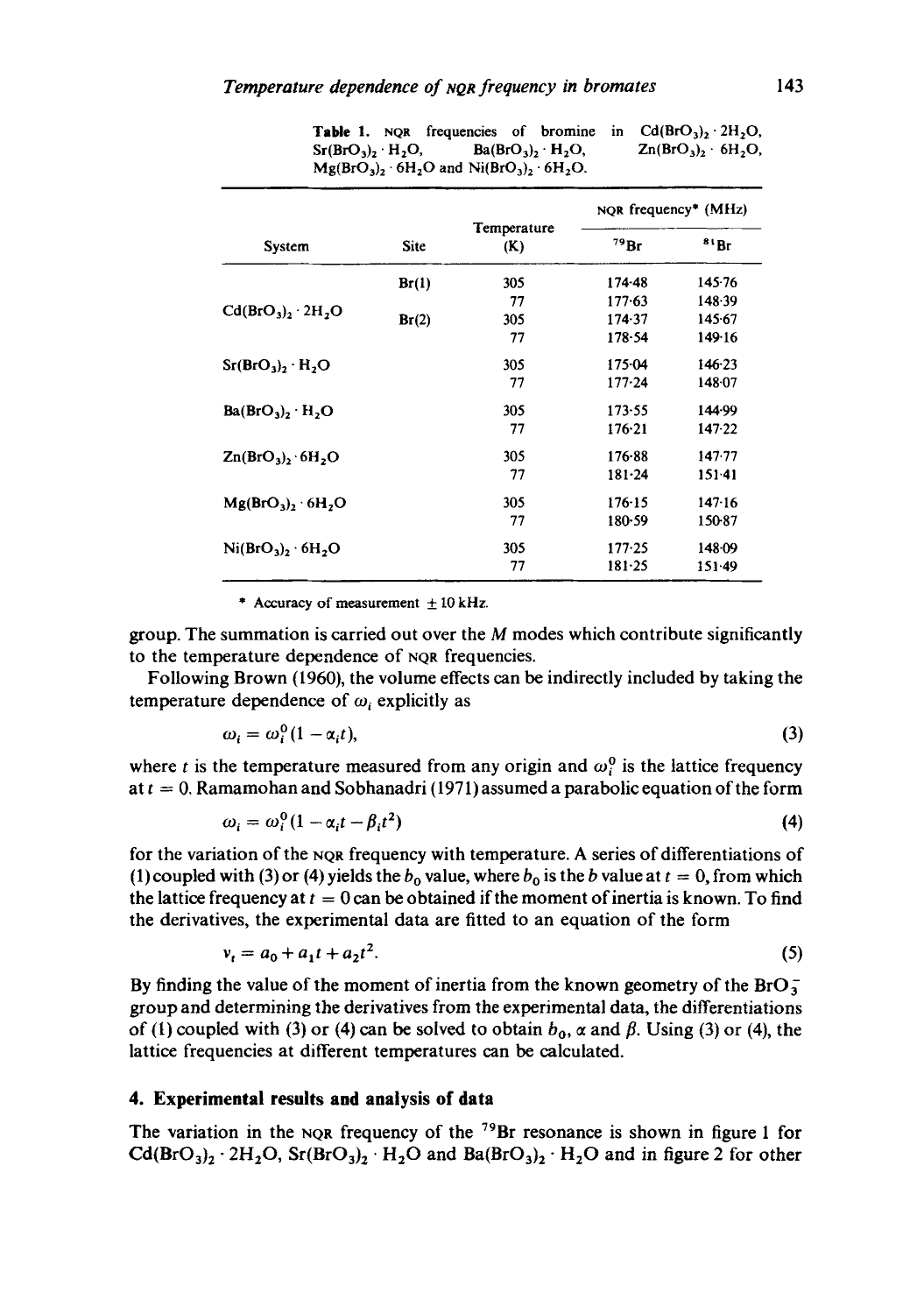

**Figure 1.** Temperature variation of <sup>79</sup>Br NQR frequency in  $Cd(BrO<sub>3</sub>)<sub>2</sub> \cdot 2H<sub>2</sub>O$ ,  $Sr(BrO<sub>3</sub>)<sub>2</sub> · H<sub>2</sub>O$  and  $Ba(BrO<sub>3</sub>)<sub>2</sub> · H<sub>2</sub>O$ .

**bromates.** The constants  $a_0$ ,  $a_1$  and  $a_2$  obtained for these bromates are tabulated in **table 2. Following Kushida (1955), two torsional modes of vibration of the bromate group have been assumed to be responsible for the motional averaging of the EFG at the Br site. The Z axis is assumed to be normal to the oxygen plane, Yaxis parallel to the line joining two oxygens and X axis mutually perpendicular to Yand Z axes. The moment of inertia of the BrO** $_3^-$  group has been calculated in these crystals from the geometry of the BrO<sub>3</sub> group and the structural parameters of these crystals.

The unit cell of  $Cd(BrO<sub>3</sub>)<sub>2</sub> \cdot 2H<sub>2</sub>O$  has the dimensions  $a = 12.495 \text{ Å}, b = 6.172 \text{ Å}$ and  $c = 9.24 \text{ Å}$  (Satyanarayana Murty and Murty 1978), whereas in Sr(BrO<sub>3</sub>)<sub>2</sub> · H<sub>2</sub>O and  $Ba(BrO<sub>3</sub>)<sub>2</sub> · H<sub>2</sub>O$  the unit cell dimensions are  $a = 9.06 \text{ Å}, b = 7.97 \text{ Å}, c = 9.66 \text{ Å},$  $\beta = 93.5^{\circ}$  and  $a = 12.703$  Å,  $b = 7.609$  Å,  $c = 9.375$  Å,  $\beta = 135.71^{\circ}$  respectively (Sastry *et al* **1980;** Kartha 1953).  $Zn(BrO<sub>3</sub>)<sub>2</sub> · 6H<sub>2</sub>O$ ,  $Mg(BrO<sub>3</sub>)<sub>2</sub> · 6H<sub>2</sub>O$  and  $Ni(BrO<sub>3</sub>)<sub>2</sub>·6H<sub>2</sub>O$  belong to cubic system with unit cell dimensions  $a = 10.316 \text{Å}$ , a  $= 10-415$  Å and  $a = 10.3$  Å respectively (Beevers 1936; Weigel 1963). The BrO<sub>3</sub> groups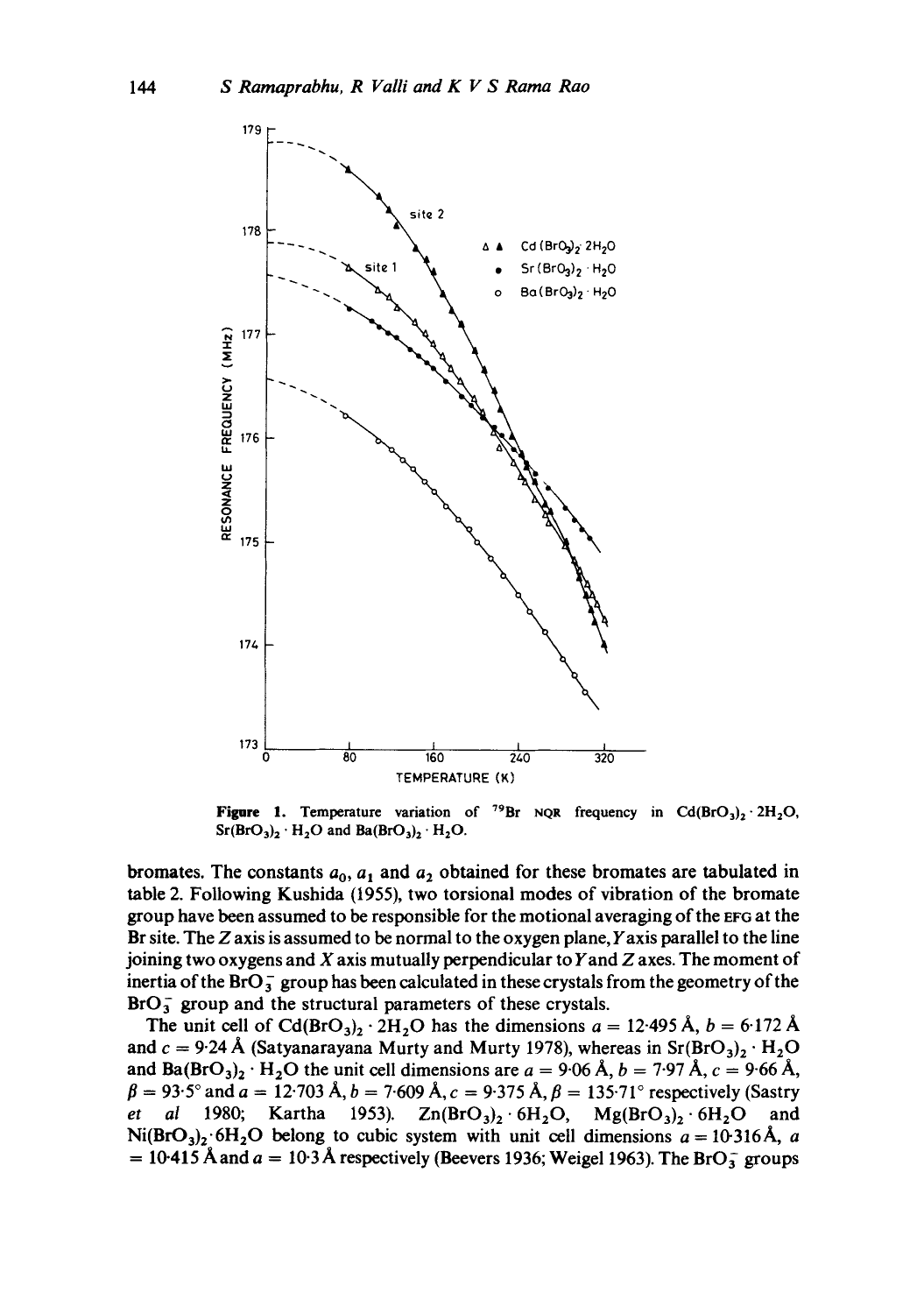

**Figure 2.** Temperature variation of <sup>'9</sup>Br NQR frequency in  $Zn(BrO<sub>3</sub>)<sub>2</sub> \cdot 6H<sub>2</sub>O$ ,  $Mg(BrQ_3)_2 \cdot 6H_2O$  and  $Ni(BrO_3)_2 \cdot 6H_2O$ .

**Table 2.** Coefficients of the equation  $v_t = a_0 + a_1 t + a_2 t^2$  that fits the temperature variation data.

| System                         | <b>Site</b> | a.<br>(MHz)         | a,<br>(MHz/deg)      | $a_2 \times 10^4$<br>$(MHz/(deg)^2)$ |  |
|--------------------------------|-------------|---------------------|----------------------|--------------------------------------|--|
| $Cd(BrO3)$ , $2H2O$            | Br(1)       | $175.5961 + 0.0002$ | $-0.0196 \pm 0.0001$ | $(-0.2620 \pm 0.0005)$               |  |
|                                | Br(2)       | $174-5085+0.0002$   | $-0.0253 + 0.0001$   | $(-0.3181 \pm 0.0005)$               |  |
| $Sr(BrO3)$ , $H2O$             |             | $175-0944 + 0-0002$ | $-0.0131 + 0.0001$   | $(-0.1483 \pm 0.0005)$               |  |
| $Ba(BrO3)$ , $H2O$             |             | $173.5610 + 0.0002$ | $-0.0163 + 0.0001$   | $(-0.1971 + 0.0005)$                 |  |
| $Zn(BrO3)$ , 6H <sub>2</sub> O |             | $179.9510 + 0.0002$ | $-0.0309 \pm 0.0001$ | $(-0.5906 \pm 0.0005)$               |  |
| $Mg(BrO3)2 \cdot 6H2O$         |             | $176.2064 + 0.0002$ | $-0.0279 + 0.0001$   | $(-0.3716 + 0.0005)$                 |  |
| $Ni(BrO3)2 · 6H2O$             |             | $177.3508 + 0.0002$ | $-0.0252 + 0.0001$   | $(-0.4158 \pm 0.0005)$               |  |

in Cd(BrO<sub>3</sub>)<sub>2</sub> · 2H<sub>2</sub>O, Sr(BrO<sub>3</sub>)<sub>2</sub> · H<sub>2</sub>O and Ba(BrO<sub>3</sub>)<sub>2</sub> · H<sub>2</sub>O form a tetrahedron with the three oxygens forming a triangle whereas in  $\text{Zn}(BrO_3)_2 \cdot 6\text{H}_2\text{O}, Mg(BrO_3)_2 \cdot 6\text{H}_2\text{O}$ and  $Ni(BrO<sub>3</sub>)<sub>2</sub> · 6H<sub>2</sub>O$  the three oxygens form an equilateral triangle. The moment of inertia about  $X$  and  $Y$  axes are nearly the same in these crystals and therefore the two torsional modes have been considered as two degenerate modes with the same frequency. The moment of inertia of the  $BrO<sub>3</sub>$  group in these bromates has been calculated assuming different positions of the torsional axis below the centre of mass of the bromate group and the average of all the values has been taken. In  $Zn(BrO<sub>3</sub>)<sub>2</sub> · 6H<sub>2</sub>O$ , for example, the moments of inertia about the centre of mass and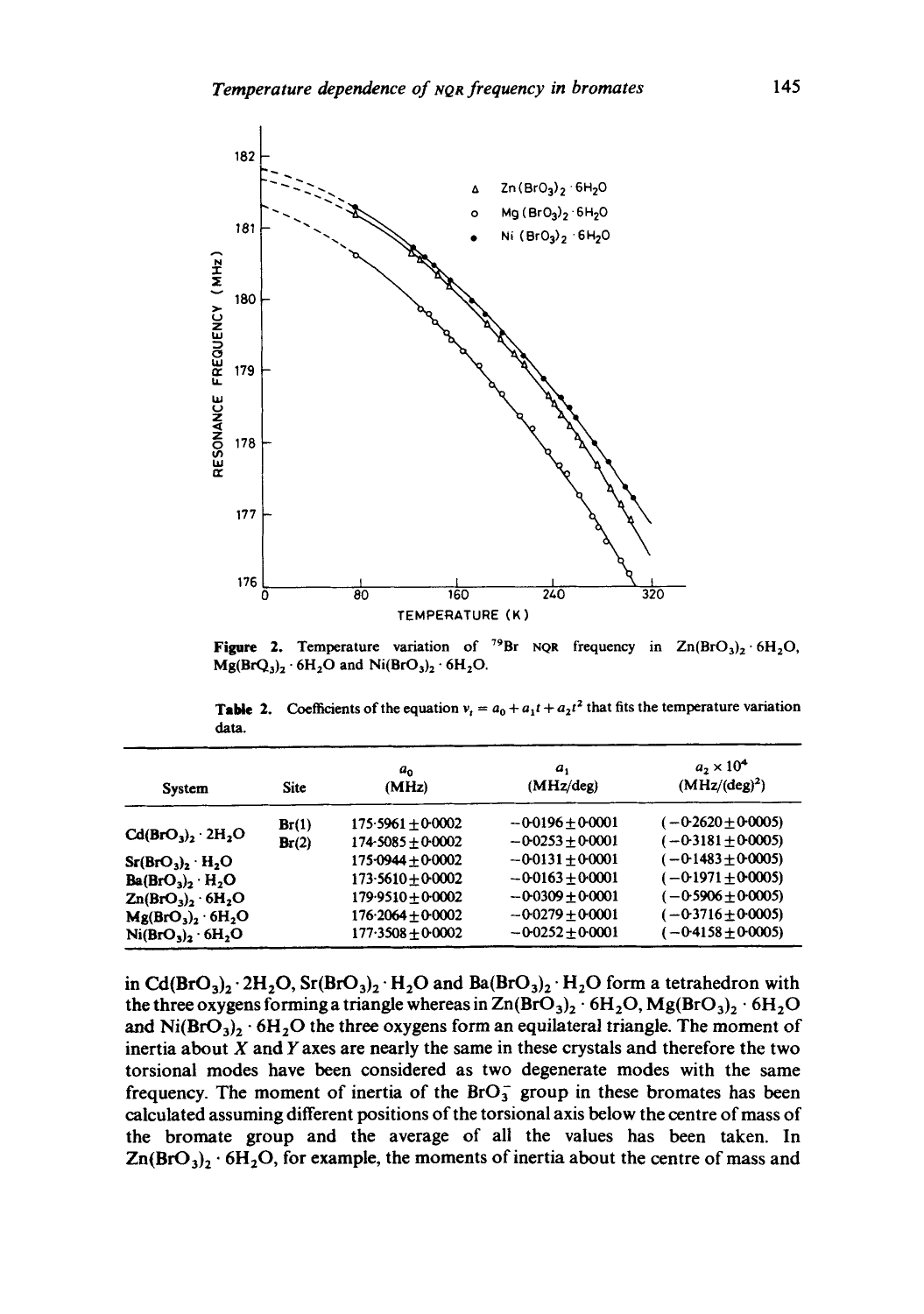**about the points which are at distances 0-3, 0-4, 0-5 and 0-667 A (which is on the 01020 3 plane) from Br atom along the Z axis are 100.79, 101-27, 105"38, 113-70 and**   $136.90 \times 10^{-40}$  gcm<sup>2</sup> respectively and an average value of  $111.63 \times 10^{-40}$  gcm<sup>2</sup> is **taken in the present work. Similarly the average value has been used for other bromates. Knowing the values of the derivatives of the resonance frequency and the geometrical**  moment of inertia, solutions have been obtained for  $\alpha$ ,  $\beta$  and  $b_0$ . The  $\omega_i$  value has been obtained from  $b_0$  and the temperature variation of the lattice frequencies has been **plotted as shown in figures 3 and 4. The results obtained are shown in table 3.** 

### **5. Discussion**

**From figures 1 and 2, there is no indication of any phase transition in these systems. Negative temperature coefficients have been observed in all the cases. The lattice** 



**Figure 3. Variation of lattice frequency with tem**perature in  $Cd(BrO<sub>3</sub>)<sub>2</sub> \cdot 2H<sub>2</sub>O$ ,  $Sr(BrO<sub>3</sub>)<sub>2</sub> \cdot 6H<sub>2</sub>O$ and  $Ba(BrO<sub>3</sub>)<sub>2</sub> · H<sub>2</sub>O$ .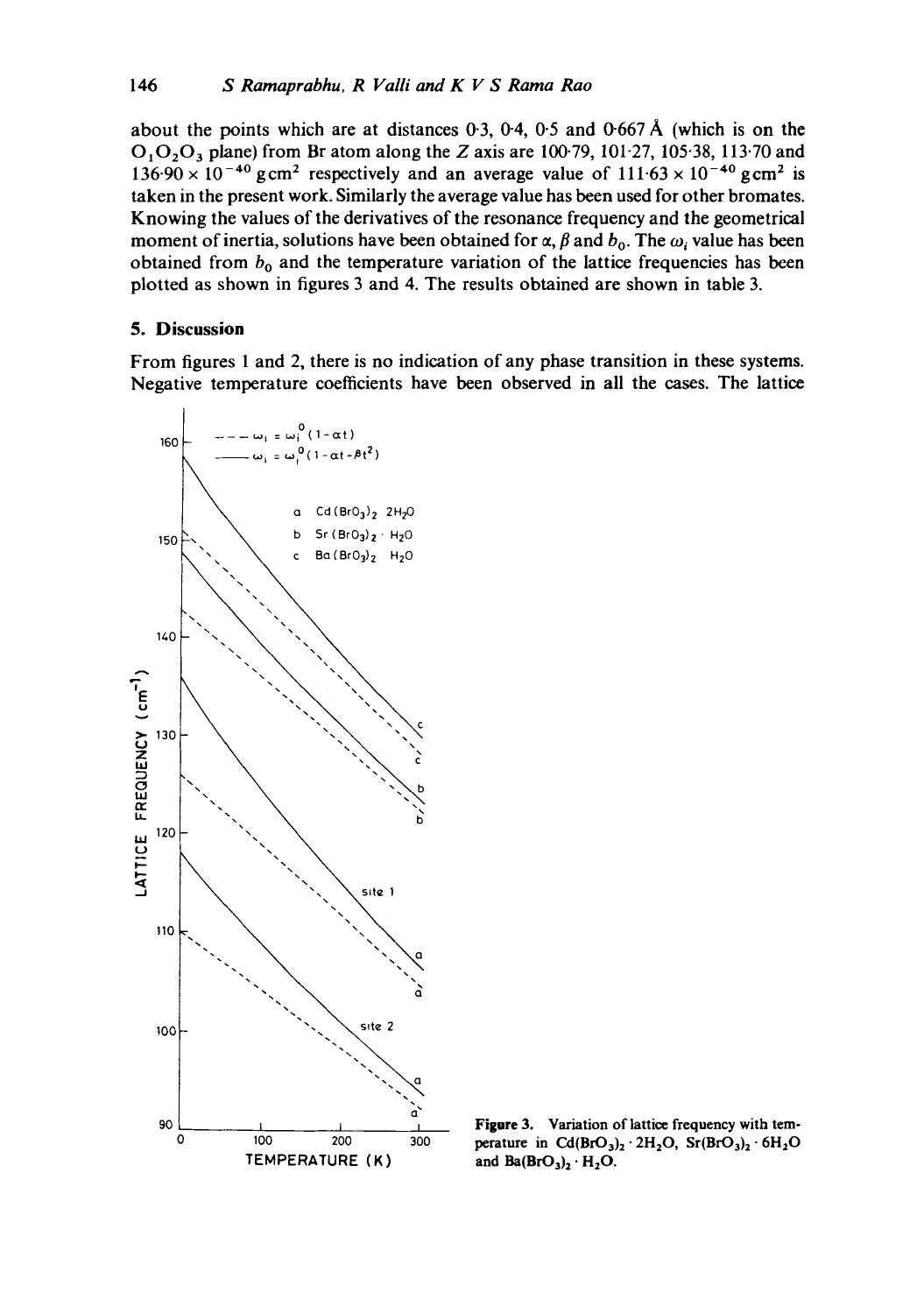

**Figure 4.** Variation of lattice frequency with temperature in  $\text{Zn(BrO}_3)_2 \cdot 6\text{H}_2\text{O}$ ,  $Mg(BrO<sub>3</sub>)<sub>2</sub> · 6H<sub>2</sub>O$  and  $Ni(BrO<sub>3</sub>)<sub>2</sub> · 6H<sub>2</sub>O$ .

**Table 3. Values of the lattice frequencies and the coefficients of their temperature variation in bromates.** 

| System                         | Site  | $A_i^{-1} \times 10^{40*}$<br>$(g \, cm^2)$ | $\omega_i^{0\dagger}$<br>$(cm-1)$ | $\omega^{0++}$<br>$(cm^{-1})$ | $\alpha \times 10^{37}$<br>(MHz/deg) | $\alpha \times 10^{3++}$<br>(MHz/deg) | $\beta \times 10^{6**}$<br>$(MHz/(deg)^2)$ |
|--------------------------------|-------|---------------------------------------------|-----------------------------------|-------------------------------|--------------------------------------|---------------------------------------|--------------------------------------------|
| $Cd(BrO3)$ , 2H <sub>2</sub> O | Br(1) | 75                                          | $104 - 47$                        | 106.01                        | 0684                                 | 0.75                                  | $-0.590$                                   |
|                                | Br(2) | 77                                          | $92 - 07$                         | 93.35                         | 0.646                                | 0.71                                  | $-0.536$                                   |
| $Sr(BrO3)$ , $H2O$             |       | 76                                          | 124.05                            | 125.14                        | 0.553                                | 0.59                                  | $-0.315$                                   |
| $Ba(BrO3)$ , $H2O$             |       | 100                                         | 128.17                            | 129.45                        | 0.589                                | 0.64                                  | $-0.369$                                   |
| $Zn(BrO3)2 \cdot 6H2O$         |       | $111-63$                                    | 99.36                             | 102.19                        | 1.040                                | $1-20$                                | $-1.500$                                   |
| $Mg(BrO3)2 \cdot 6H2O$         |       | 113.62                                      | 97.19                             | $98 - 53$                     | 0.715                                | 0.78                                  | $-0.680$                                   |
| $Ni(BrO3)2 · 6H2O$             |       | 11001                                       | $107 - 55$                        | 110-01                        | 0.883                                | $1-00$                                | $-1.070$                                   |

\* Calculated from geometry; <sup>†</sup> Linear equation assumed for the variation of lattice frequency with **temperature; \*\* Parabolic equation assumed for the variation of lattice frequency with temperature.**